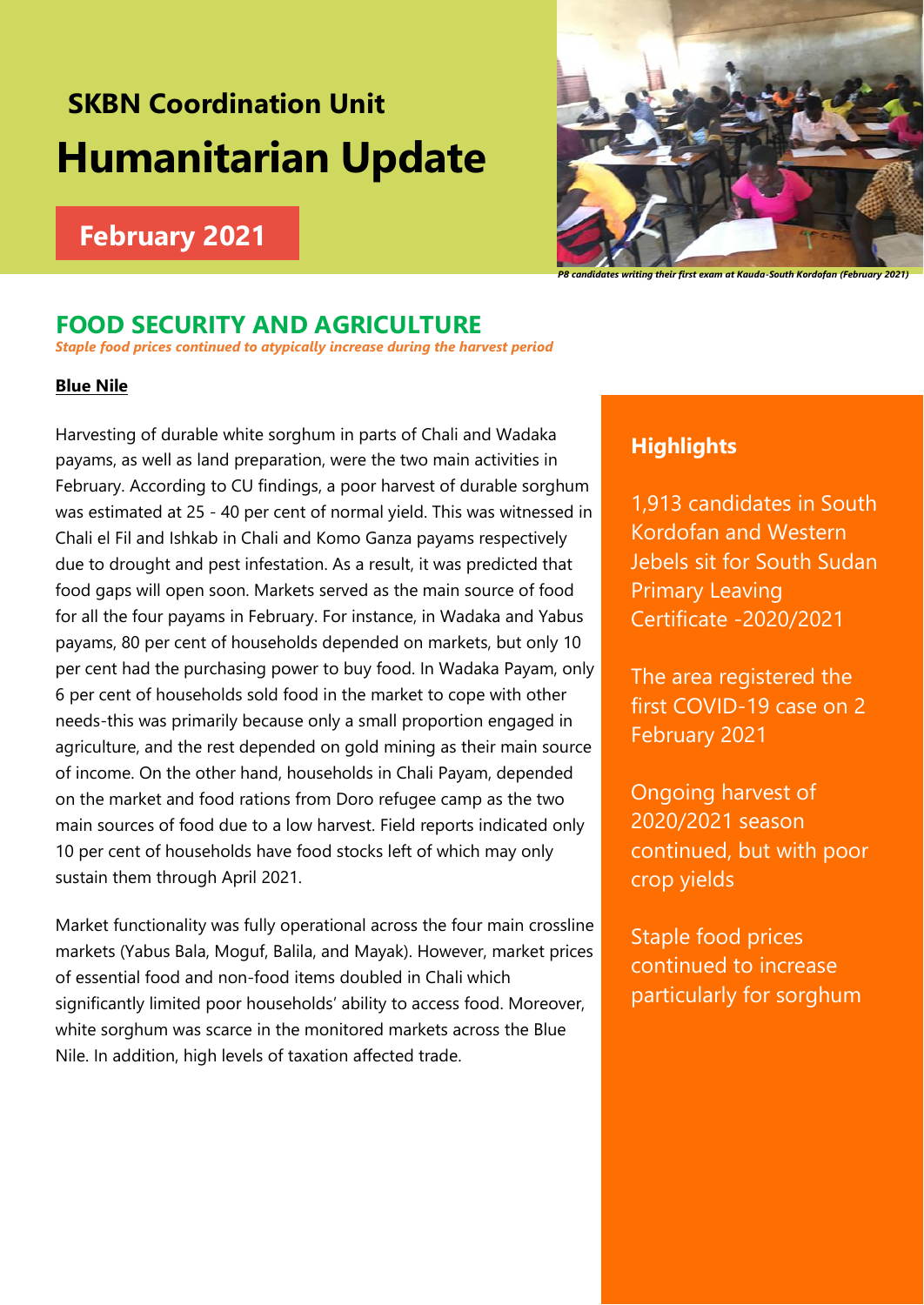#### **South Kordofan**

Harvesting of sorghum and cowpeas on far farms and mechanized farms continued in crop-producing areas of Thobo, Dallami, Heiban, Um-durain, and Western Kadguli counties. However, around 10 per cent of households in Dallami, Heiban, and Um-Durain Counties reported diminishing stocks and relied on markets to purchase food to cope with the reduced food stocks.

According to field reports, food commodities including sorghum, cowpeas, sesame, and groundnuts are available in local markets, but the prices rose significantly (by 20 per cent) due to high demand, mainly by returnees and IDPs, poor production, and high transportation costs. The most likely scenario is that the area will require a food aid intervention soon.

Overall, livestock (goats/sheep) prices remained stable in February across the area because many households were selling their livestock to buy food (mainly sorghum the staple food) before the onset of the rainy season.

#### **Western Jebel**

Threshing activities of sorghum on far farms continued. On the other hand, farmers started preparing for the next planting season. Despite a poor harvest, food security for around 85 per cent of households improved compared to the same time last year. Crop yields were poor primarily due to a dry spell, although in other areas crops were washed away by floods due to heavy rain particularly in Dilling and some parts of Habilla counties.

According to assessment reports, market prices of basic commodities such as sugar, sorghum, and soap increased by between 66.5 to 120 per cent although they were available in the market affecting poor households without purchasing power. The cause for the increase is due to high production costs because of the devaluation of the national currency.



*Seasonal calendar for South Kordofan and the Blue Nile*

2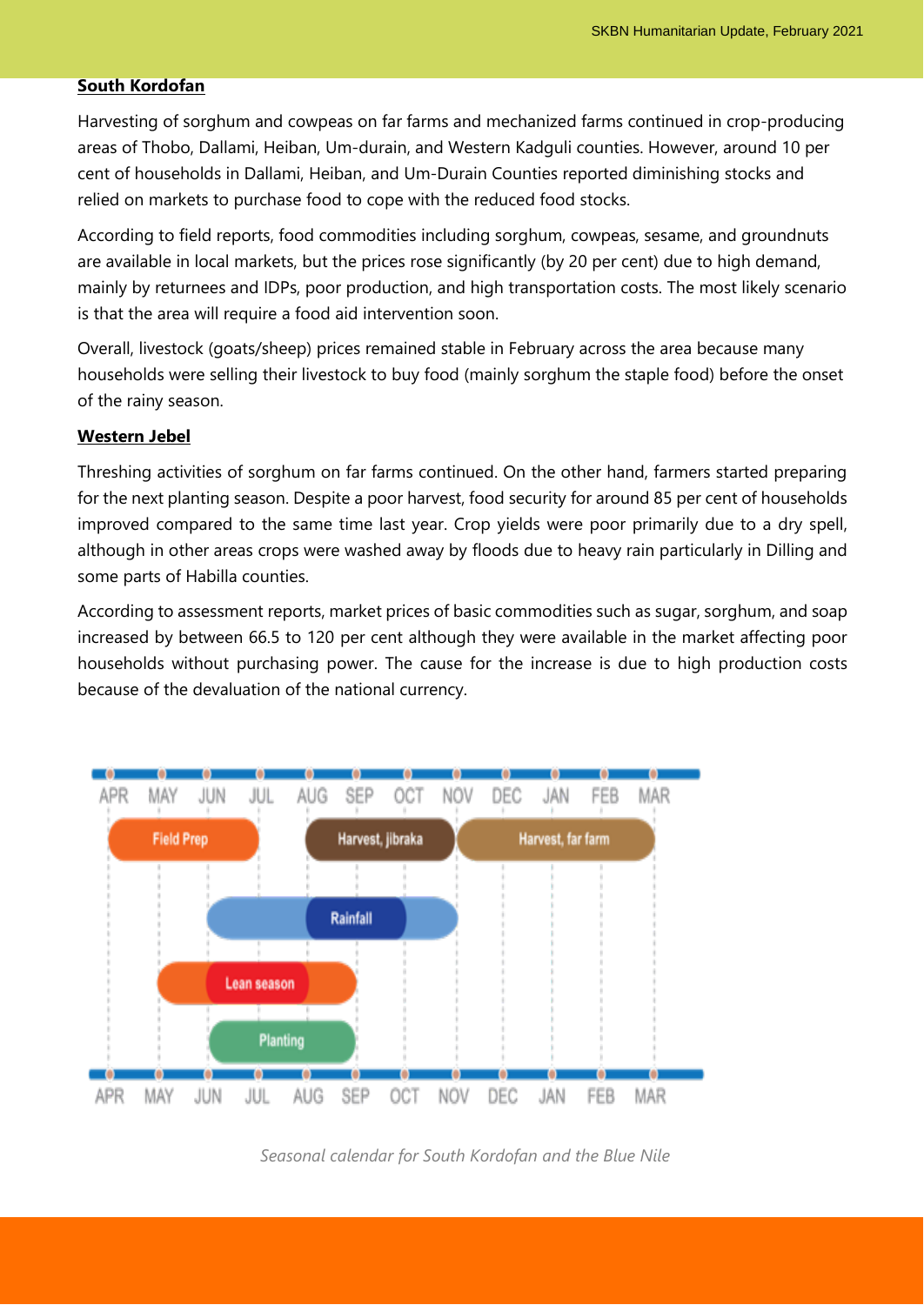## **COVID-19 PREPAREDNESS AND RESPONSE**

*Awareness continues in the Two Areas despite constraints*

On 2 February 2021, using the available diagnostic methods, the areas registered the first COVID-19 case (South Kordofan). However, due to existing funding gaps, local authorities lack polymerase chain reaction (PCR) Testing Kits- the most accurate and reliable test for diagnosing the COVID-19 virus.

Despite the existing challenges, Sudan Relief and Rehabilitation Agency (SRRA) and Secretariat of Health (SOH) continue to work closely with implementing partners to create awareness.

#### **NEEDS:**

#### **Identified needs and gaps in response to the COVID-19 pandemic in the Two Areas include:**

- **EXEDENT** Increase soap, hand washing facilities, and water supply in public settings;
- Medical devices such as diagnostic tests, specimen containers to transport samples to neighboring countries, ventilators, and personal protective equipment including surgical masks, face shields, gowns, and gloves at facilities as well as stationery;
- **·** Improve communication and timely reporting (e.g. provision of VHF radios and internet support);
- Scaling up of risk communication and messaging to reach a wider coverage;
- **EXEDENT Increasing vehicle and fuel supply to conduct awareness in the Two Areas;**
- **■** Improve levels of medicines and medical supplies stocks in the SPLM-N controlled areas;
- More funding in the Health and WASH sector across the region to meet the huge existing gaps.

## **EDUCATION**

#### *1,913 Candidates sit for South Sudan Primary Leaving Certificate Examinations*

#### **Blue Nile**

Primary schools are fully operational in the Blue Nile region, despite challenges. With no actors in education, communities continue to keep schools running. Blue Nile region has no secondary schools and the only available primary schools are in need of qualified teachers, teacher incentives, learning materials, school feeding, water, and sanitation. Worth noting, WFP and other implementing partners continue to provide food to selected schools, but this is not enough to meet the total demand.

#### **South Kordofan**

Partners teamed up with local authorities to support South Sudan Primary Leaving Certificate Exams (logistics, dignity kits, per diem for staff, and feeding) that commenced on 8 February 2021. **1,913 (821 females and 1,092 males)** candidates sat their exams at eight centers in both South Kordofan and Western Jebel. However, **73 candidates (52 boys and 21 girls)** did not show up.

#### **Western Jebel**

Primary schools are in recess from 25 February to 15 March 2021. The area registered 44 candidates for the South Sudan Secondary Certificate 2020/2021 that will commence in April.

3

## **HEALTH AND NUTRITION**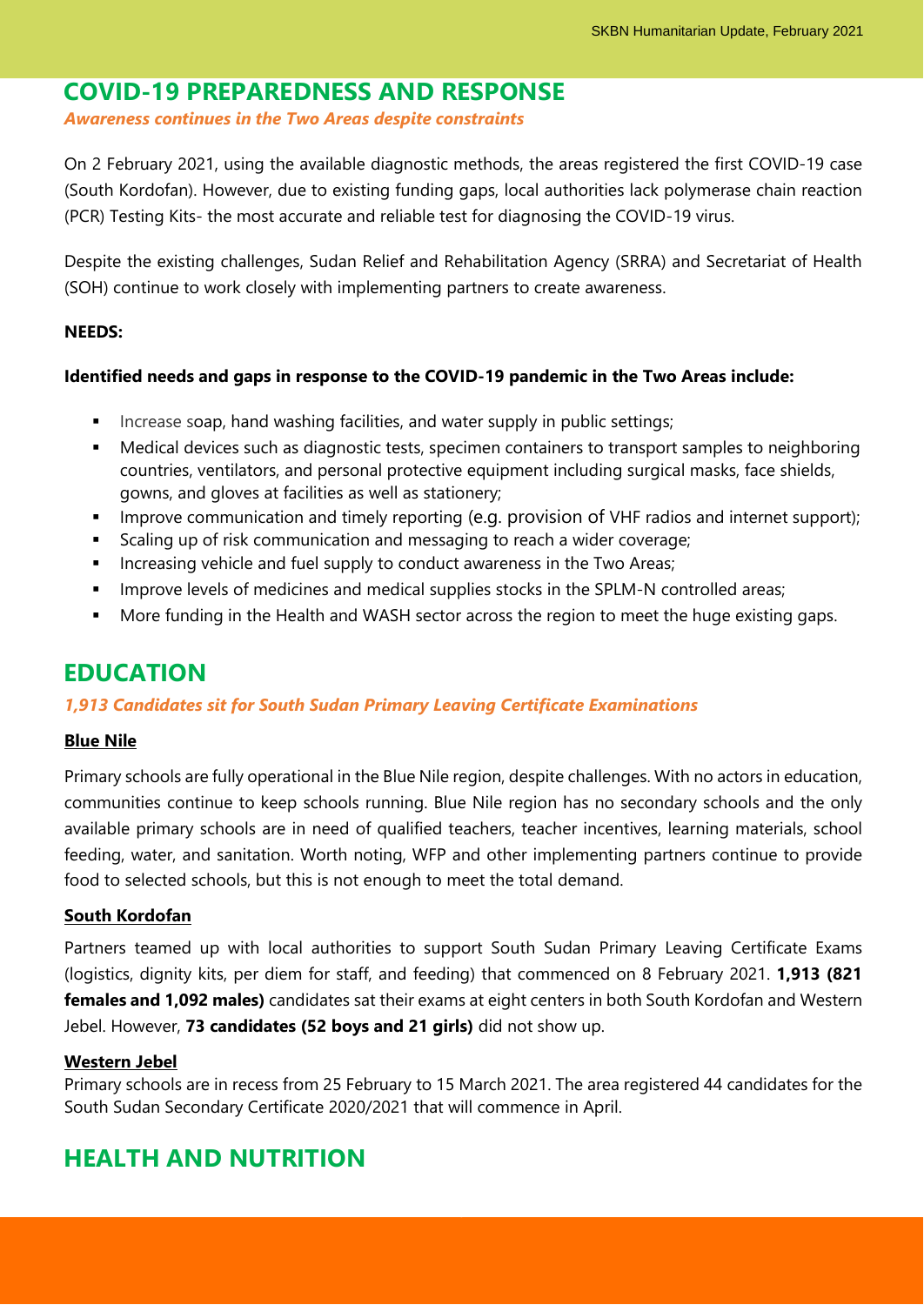#### *Lack of essential drugs in the Two Areas* **Blue Nile**

Acute watery diarrhea, Guinea worms, malaria, flu, and cough were reported among communities. Flu and cough cases were reportedly high in Chali Payam.

#### **South Kordofan**

According to the Secretariat of Health (SoH) February report, the most common diseases included upper respiratory tract infection, pneumonia, watery diarrhea, suspected malaria, and urinary infections (table below) across the region. The report further indicated that **599** women received folic, **390** women reattendance, and **416** first antenatal visits. Mid Upper Arm Circumference (MUAC) screening conducted on **392** children under five years, **223** were recorded 115-124mm and **59** at <115mm. Five partners are supporting SoH, but more intervention is needed in drug supply, training, staff salaries, logistics, medical equipment for example cold chain among others.



#### **Western Jebels**

Common diseases like malaria and upper respiratory infection, watery diarrhea, intestinal parasites, and anemia among pregnant mothers led to **5** miscarriages. Malnutrition screening on **201** children indicated **149** were in 115mm-124mm and 52 in <115mm. On the other hand, **443** women received folic acid supplements and **295** re-attendance visits. No children were vaccinated in the reporting period.

## **WASH**

#### *Unsafe drinking water for thousands in the Two Areas*

#### **Blue Nile**

According to the assessment conducted by the Secretariat of Engineering and Water and Minerals, there are 142 boreholes in the areas, but over 30 are non-functional. Balila, Mayak, Goz Magar, and Jebel Halla in Wadaka payam, Aqontayo/Tayat in Yabus payam, and Damo in Komo-Ganza were the most affected with communities drinking from unprotected hand-dug wells locally known as Hafira. In Damo for example, communities walked long distances (over an hour) to get to the Yabus river. As earlier reported sanitation remains a challenge in homes as well as public places particularly in markets and schools.

4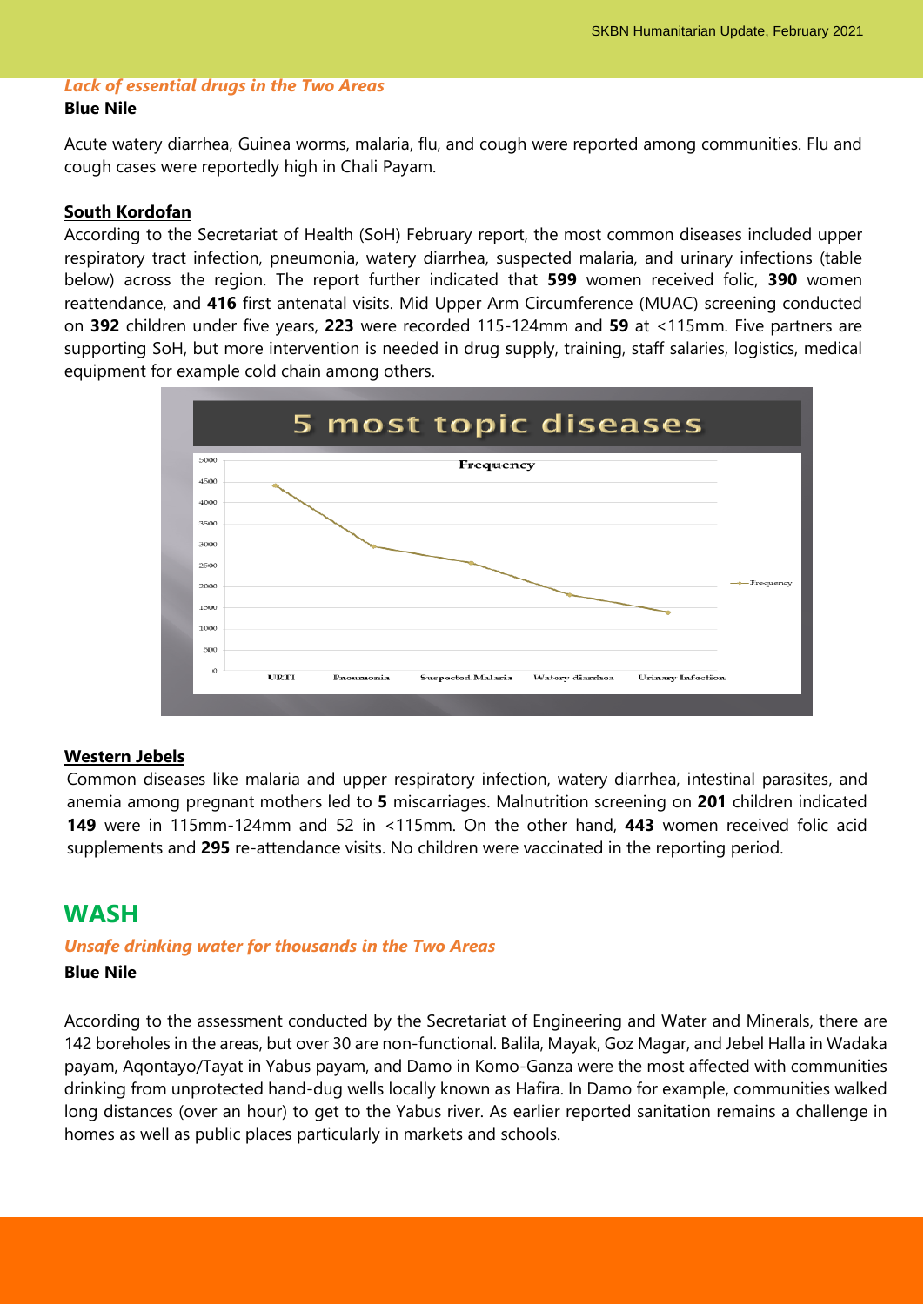## **ANIMAL HEALTH**

#### *Limited access to veterinary medicine*

#### **South Kordofan**

The Secretariat of Animal Health reported malignant pustule (skin rashes and wounds), Anthrax, Pulmonary pustule, diarrhea, and hoof and mouth as the common diseases affecting cattle in Dallami and Heiban counties. These diseases resulted in the death of **80** heads of cattle in Heiban county, (**45** and **35** in Farish and Heiban Payams respectively). The authority advised cattle keepers to obtain veterinary drugs from crossline markets as an alternative since local authorities remain unable to intervene due to lack of funding.

## **PROTECTION, ACCESS, AND SECURITY**

#### *Livestock theft on the increase*

Cattle raids were common in Wadaka Payam resulting in the theft of over **500** goats and sheep from Fallata nomads. Similarly, in Chali -el Fil village, **25** goats went missing affecting 25 per cent of households dependent on livestock for both income and food.

According to Payam administrators, **73** households of returnees were registered in Thobo A. Most of the returnees are living with relatives. Priority needs for the returnees are food and NFIs (temporary shelters, blankets, cooking utensils) and WASH (water, sanitation, and hygiene).

On 26 February, **39** heads of cattle were taken by unknown people in Kukunoti village in Kattla Payam, Dilling County (Western Jebel).

*The SKBN CU reports security incidents according to the information received from a variety of sources. This information does not include a comprehensive verification of perpetrators or damages.*

*This monthly update on humanitarian issues in the Blue Nile and South Kordofan states is compiled by the SKBN Coordination Unit. With three main functions of* information*,* coordination *and* advocacy*, the SKBNCU strives to put out regular and accurate information on the humanitarian situation of people affected by the conflict since 2011.*

5

*Please send your comments to [advocacy@skbncu.org](mailto:advocacy@skbncu.org)*